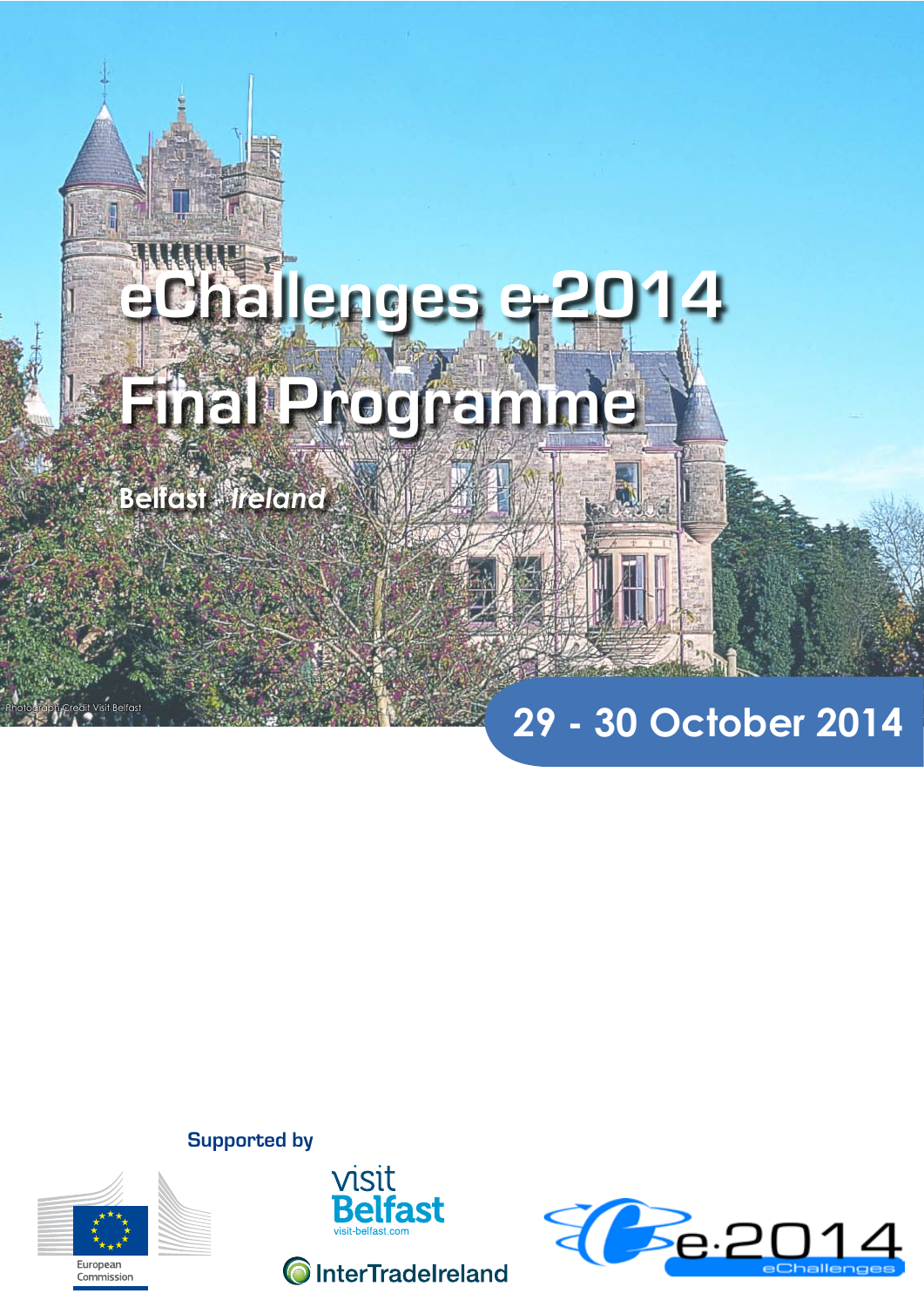## Introduction

The **eChallenges e-2014** Conference takes place in Belfast, Northern lreland. This is the twenty-fourth in a series of annual technology research conferences supported by the European Commission and hosted by national governments. **eChallenges** brings together senior representatives from leading public, private, education and research organisations around the world to share knowledge, experience, lessons learnt and good practice.

Thematic areas addressed during the Conference include Cloud Computing; Smart Cities & Smart Grid; eGovernment; eHealth; eInclusion; Living Labs; Intelligent Content; Networked, Smart & Virtual Organisations; Digital Preservation & Digital Libraries; International Cooperation and Technology Enhanced Learning.

The reputation of the **eChallenges** Conference Series is based on its international perspective and its focus on high quality papers, discussion and networking. Opening and closing plenary sessions will focus on Horizon 2020. Thematically focused parallel sessions provide coherence to a programme featuring an invigorating mix of business and government case studies, technical and policy papers and participatory workshops.

The goals of **eChallenges e-2014** are to promote ICT Entrepreneurship and Innovation, facilitate Information Society and Applied ICT related knowledge sharing between government, industry and research stakeholders, raise awareness of the current state of eAdoption in developing countries, stimulate rapid takeup of RTD results by the public and private sectors, and identify opportunities for ICT related research and innovation collaboration under Horizon 2020.

#### **Who will you meet at e-2014?**

The **eChallenges** Conference Series attracts policy makers, practitioners and researchers from leading commercial, government and research organisations around the world. Participants include Ministers, Director-Generals, policy makers, senior & middle managers, professors & graduate students, project managers, software engineers and researchers.

**eChallenges e-2014** provides a prestigious international forum to increase awareness of exploitable ICT research results and applications, whether funded privately or publicly.

The eChallenges Community is open, inclusive and welcoming, providing an excellent networking environment to discuss problems and new ideas, share knowledge and experience, and obtain feedback from potential users.

The **eChallenges** Conference Series also provides a unique opportunity to identify partners and opportunities to cooperate in international research projects co-funded by the European Commission under Horizon 2020.

#### **The Venue**

**eChallenges e-2014** Conference takes place in Hilton Templepatrick, Castle Upton Estate, Belfast, Northern Ireland.

Hilton Templepatrick is 20 minutes from Belfast City Centre and 10 minutes from Belfast International Airport by car.

#### **The Programme**

The Conference Programme combines strategic keynote presentations related to Horizon 2020, technical papers, business and government case studies and interactive workshop sessions.

The Opening Plenary on Wednesday morning is dedicated to sharing insights into Horizon 2020. Take this opportunity to learn about Horizon 2020 and meet new partners for collaboration.

The Closing Plenary on Friday provides an overview of opportunities for SMEs and Web Entrepreneurs in the context of Phase 3 Accelerator Calls under FI-PPP and shares outputs from workshop sessions

As well as opening and closing Plenary Sessions, delegates may participate in over 23 thematically focused parallel sessions featuring different aspects of Cloud Computing; eGovernment; eHealth; Intelligent Content and Semantics; International Cooperation; Security & Identify Management and Technology Enhanced Learning. Session Chairs will ensure active discussion and facilitate delegate participation and networking with other participants.

The Conference Programme is subject to change, and the **eChallenges e-2014** Organising Committee reserves the right to alter the contents, venue and/ or speakers. Please check the Conference Portal regularly for the most up to date Online Programme.

#### **Networking Support**

Networking is a key feature of the **eChallenges** Conference Series, and is facilitated in a number of practical ways. Paper and workshop sessions are designed to maximise knowledge sharing by providing time for interactive discussions during the Conference Programme itself.

A number of dedicated networking areas are provided at the venue to facilitate spontaneous meetings by small groups. Finally, the **Delegate Showcase** on

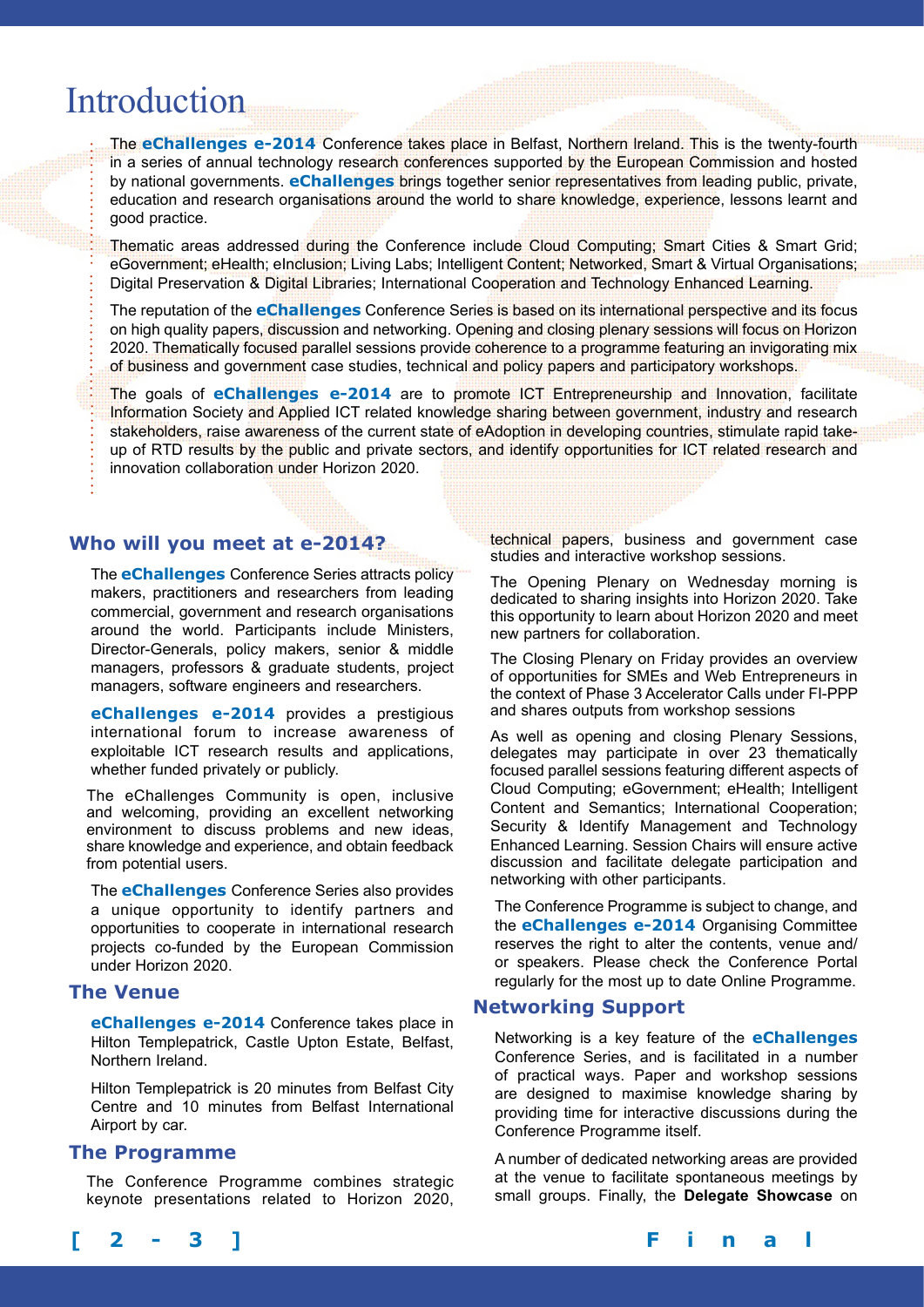the **eChallenges** portal (**www.eChallenges. org**) allows registered delegates and presenters to publish personalised profiles to facilitate networking before, during and after the Conference.

#### **Security, Health and Safety**

Please wear your name badge for all **eChallenges e-2014** activities, as it is your identification and allows you access to the facilities on offer. Unfortunately, conferences provide a tempting target for thieves, so please take care of bags, personal computers and other personal belongings.

The organisers cannot accept any responsibility for losses incurred or for personal health and safety. Delegates should ensure they have personal health insurance and take the usual care when exploring the city of Belfast. It is also necessary to have adequate insurance for laptops, mobile phones and other electronic equipment. Any special needs or requirements should be dealt with by contacting the conference secretariat prior to the event.

#### **Hotel Accommodation**

eChallenges e2014 takes place in Hilton Templepatrick, Castle Upton Estate, Belfast, Northern Ireland.

Hilton Templepatrick is 20 minutes from Belfast City Centre and 10 minutes from Belfast International Airport by car.

**eChallenges e-2014** delegates are strongly recommended to book their accommodation online early, as Belfast is busy the week the Conference takes place. While the Conference Organisers will try to accommodate delegates, rooms in the Hiltonwill be allocated on a first-come, first-served basis.

The most up to date information in relation to hotel room availability is available on the **eChallenges** Portal (**www.eChallenges.org**).

#### **Networking Reception**

The Organising Committee are pleased to announce that a Networking Reception will be held in the Barnett Room in the Belfast Harbour Commissioners Office on Wednesday 29 October, from 18:30 – 20:00, partially supported by Visit Belfast.

As there is a fixed capacity it is necessary to preregister during September as part of conference registration.

#### **Belfast**

Belfast is a compact city with opportunities for sightseeing and shopping. Click here to download a map of Belfast City centre.

Things to see in Belfast include City Hall, Titanic Belfast, Albert Clock, Parliament Building Stormont, Botanic Gardens and Palm House, Queen's University and Ulster Museum.

Shopping areas include St George's Market, Victoria

Square Shopping Centre, Laganside, Donegall Place, Royal Avenue and Ann Street. Shops in Belfast City Centre are generally open Monday - Wednesday 9am - 6pm, Thursday 9am - 9pm, Friday and Saturday 9am - 6pm and Sunday 1pm - 6pm.

Things to see outside Belfast include Carrickfergus Castle, Antrim Gardens, Giant's Causeway and Antrim Coast, Derry City Walls.

Please note that the currency in Northern Ireland is British Pounds (Sterling).

#### **Transport**

From Belfast International Airport, it is possible to take the bus 300 to Templepatrick (c £7.50, leaves every 15 minutes and takes about 10 minutes) or a taxi (£12).

From George Best Belfast City Airport, there is a shuttle to Europa bus station in the city centre and then take the bus 300 and get out at the first stop in Templepatrick.

A taxi to and from the City Centre and Hilton Templepatrick is c. £25. To go to the city centre from Templepatrick by public transportation, take the bus 300 (c£7.50).

#### **Horizon 2020**

Horizon 2020 is the Framework Programme to implement the Innovation Union with research and innovation funds of €80 billion from 2014 - 2020.

Horizon 2020 will address all research and innovation funding that was previously provided through the Framework Programmes for Research and Technical Development (e.g. FP7), Competitiveness and Innovation Programme (CIP) and European Institute of Innovation and Technology.

Key pillars include:

*Excellent Science*

#### *Industrial Leadership*

#### *Societal Challenges*

The ICT (LEIT) Calls in 2015 close on 14 April 2015. Learn more about specific calls during the Opening Plenary.

For more information, please visit *http://ec.europa.eu/research/horizon2020/index\_en.cfm*

**[ 2 - 3 ] F i n a l P r o g r a m m e**

**29 - 30 October 2014**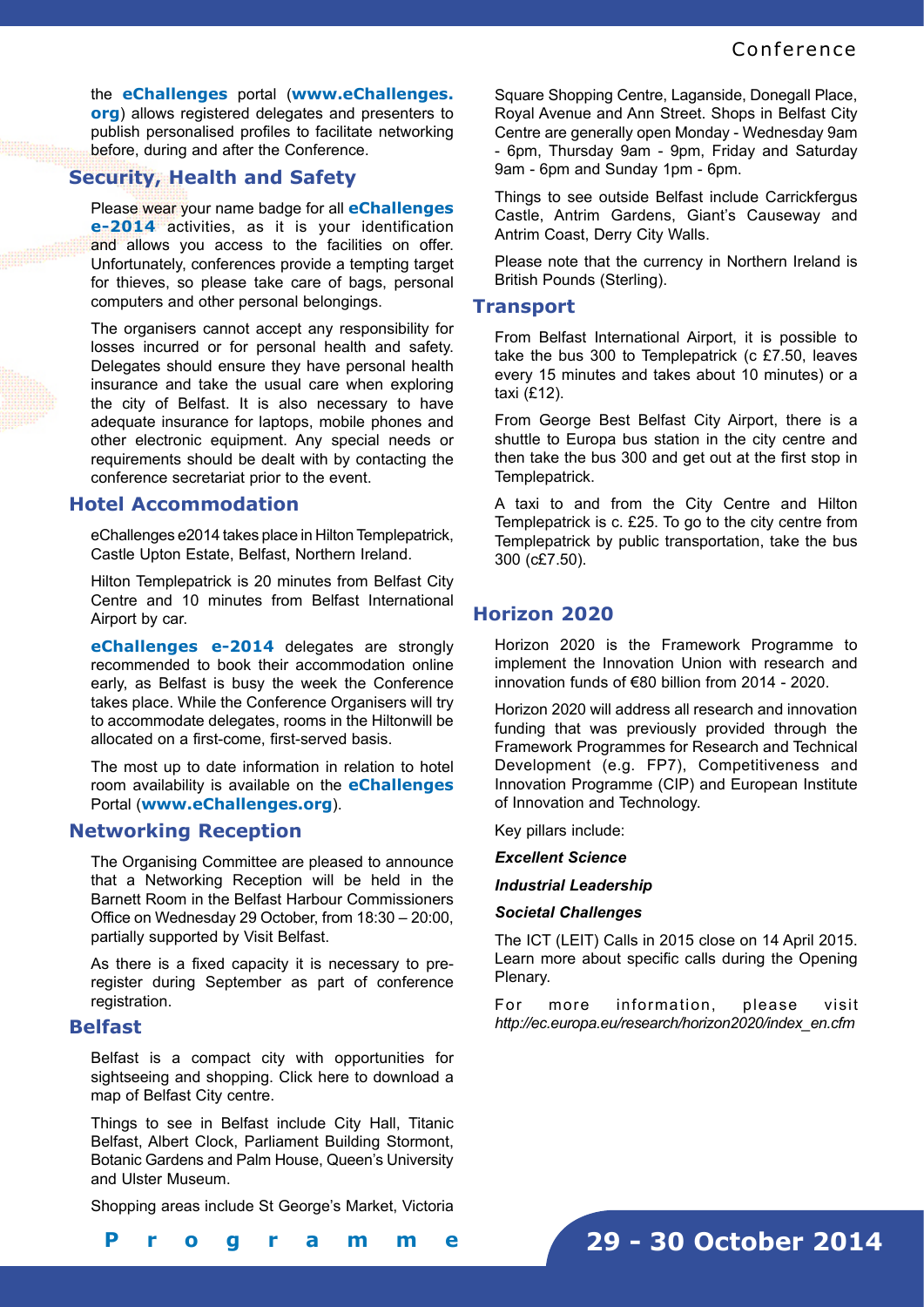### **Plenary Speakers**



*Programme Coordinator, DG CONNECT, European Commission*



Dr Simon Grattan *NI H2020 Manager, InterTrade Ireland Northern Ireland*

Stephen O'Reilly *National Delegate and Contact Point for FP7, Enterprise Ireland*

Plenary Speakers and Panelists confirmed as at 17 October 2014 include:

- **Minister Arlene Foster,** MLA Minister of Enterprise, Trade and Investment, Northern Ireland
- **Annalisa Bogliolo,** Programme Coordination, DG CONNECT, European Commission, Belgium
- **Dr Simon Grattan, NI Horizon** 2020 Manager and EU Policy Manager at InterTradeIreland, Northern Ireland
- **Stephen O'Reilly,** National Delegate & Contact Point for FP7-ICT, Enterprise Ireland
- **Michael Noble**, Momentum, Northern Ireland
- **Charles Gillan**, Queen's University Belfast, Northern Ireland
- **Richard Stevens,** FI-IMPACT / IDC, Italy

#### **International Programme Committee**

A distinguished Programme Committee has been formed to review and provide actionable feedback on extended abstracts, draft final papers and presentations, and chair sessions.

*The* **e-2014** *Programme Committee includes*

- **Paul Cunningham,** IIMC, Ireland (Chair)
- **Dr. Andreas Abecker**, disy Informationssysteme GmbH, Germany
- **Miriam Cunningham,** IIMC, Ireland
- **Kim Davis,** Research Council of Norway
- **Prof. Asuman Dogac,** Middle East Technical University, Turkey
- **Prof. Jens Eschenbaecher,** Priv. Fachhochschule für Wirtschaft & Technik (FHWT), Germany
- **Dr. Horacio González-Vélez,** NCI Cloud Competency Centre, National College of Ireland
- **Prof. Bernhard Katzy,** CeTIM, Netherlands
- **Bastian Koller,** HLRS, Germany
- **Ken McHugh,** Cognitive Edge, Singapore
- **Jesse B.T. Marsh,** Atelier Studio Associato, Italy
- **Dr Suzanne Martin,** University of Ulster, Northern Ireland
- **Dr. Stephan Raimer,** Germany
- Lutz Schubert, University of Ulm, Germany
- **Peter Stanbridge,** Korora Limited, UK
- **Richard Stevens,** Stevens Consultants, Italy
- **Prof. Peter Weiss,** Weiss4, Germany
- **Dr. Robert Woitsch** BOC Asset Management GmbH, Austria
- **Prof. Jim Yip,** University of Salford, UK

#### **Organising Committee**

- **Miriam Cunningham,** IIMC Ltd, Ireland
- **Paul Cunningham,** IIMC Ltd, Ireland



### **Conference Secretariat**

IIMC Ltd 13 Docklands Innovation Park, 128 East Wall Road, Dublin 3, Ireland Tel: +353 (0) 1 8170607 Fax: +353 (0) 1 8170606 e-mail: **secretariat@eChallenges.org**

#### **Conference Portal/Delegate Showcase**

### **www.eChallenges.org**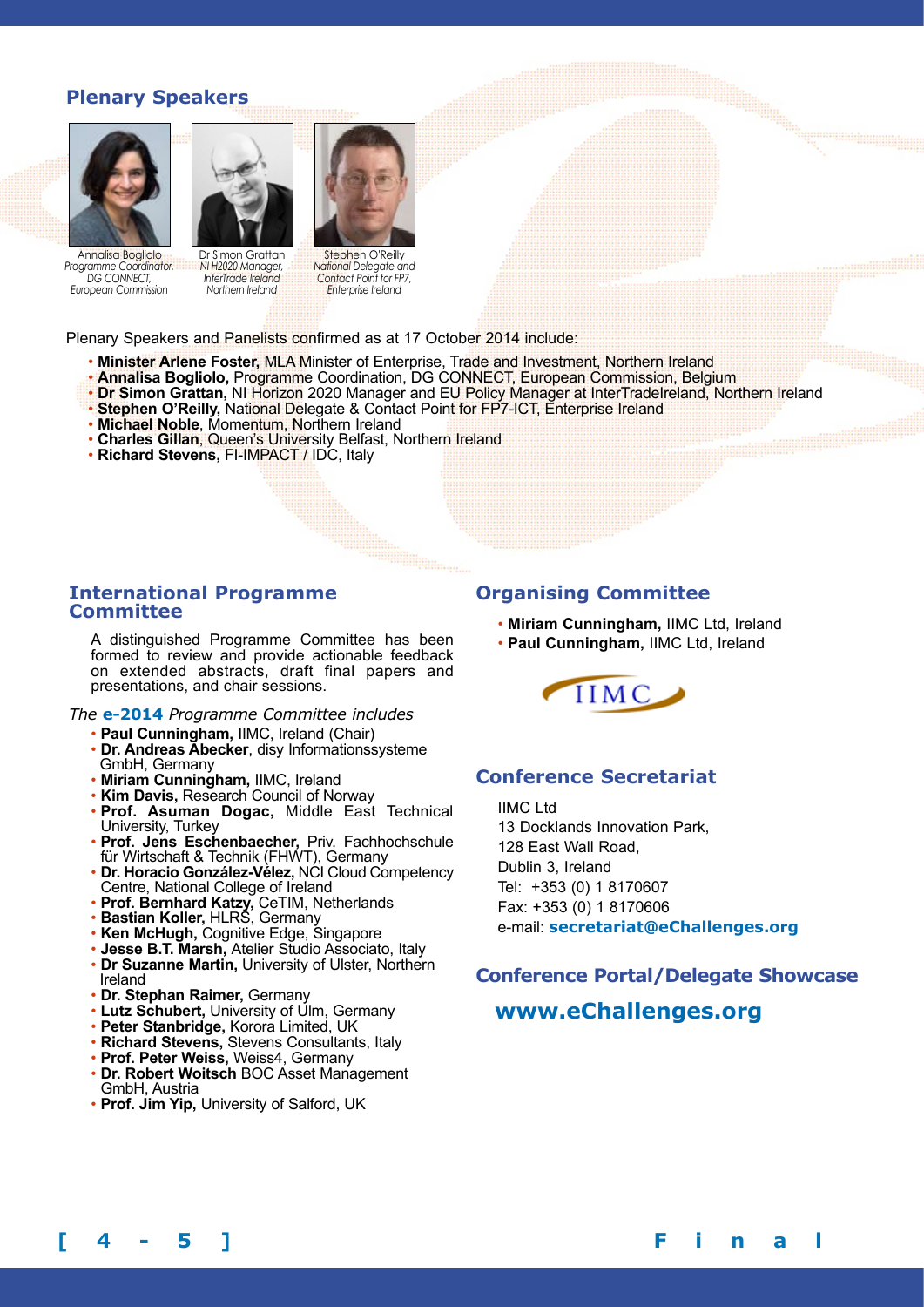#### **Conference**



# Wednesday, October 29, 2014

#### 09:00 Opening Plenary 1a: Horizon 2020

#### **Welcome**

Paul Cunningham, IIMC, Ireland

**Horizon 2020 and Main Findings to date**  Annalisa Bogliolo, DG CONNECT, European Commission, Belgium

**Opening Address** 

Arlene Foster, MLA Minister of Enterprise, Trade and Investment, United Kingdom

**Ireland's Performance in FP7 ICT and Strategy for H2020**  Stephen O'Reilly, National Delegate & Contact Point for H2020, Ireland

**BEWISER Case study (North/South FP7 ICT project)**  Michael Noble, Momentum, United Kingdom

#### Coffee Break & Networking

#### 11:00 Plenary Session 2a: Horizon 2020 - ICT Calls in 2015

#### **ICT 2015 Calls**

Annalisa Bogliolo, DG CONNECT, European Commission, Belgium **HANDHOLD Case study (North/South FP7 ICT project)**  Charles Gillan, Queen's University Belfast, United Kingdom **NI Performance in FP7 & North/South Opportunities**  Simon Grattan, InterTradeIreland, United Kingdom **Panel Discussion, Q&A** 

#### Lunch & Networking

14:00 Workshop 3a: FocusOn Event (Closed session)

#### 14:00 Session 3b: Security

#### Chair: Richard Stevens, IDC, Italy

**Innovative Trust & Security Research Outputs**  Alan Ryan, Waterford Institute of Technology- TSSG, Ireland **Privacy-preserving authentication solutions - Best practices for implementation and EU regulatory perspectives**  Felix Bieker, ULD, Germany

**Offloading security applications into the network**  Fulvio Risso, Politecnico di Torino, Italy

#### 14:00 Workshop 3c: IST-Africa - ICT 39 & Showcasing African Research **Capacity**

Chair: Paul Cunningham, IIMC Limited, Ireland

**ICT39 - Cooperation with Africa** 

Paul Cunningham, IIMC Limited, Ireland **ICT Research Capacity in Egypt** 

Haitham Hamza, Software Engineering Competence Centre, Egypt

**ICT Research Capacity in Tunisia**  Noureddine Hamdi, Ministere de l'Enseignement Superieur et de la Recherche Scientifique, Tunisia

#### **ICT Research Capacity in Senegal**

Toumane Doumbouya, Ministère de l'Enseignement Supérieur et de la Recherche, Senegal

#### 14:00 Session 3d: eGovernment

**[ 4 - 5 ] F i n a l P r o g r a m m e**

#### Chair: Jim Yip, University of Salford, United Kingdom

**Enhancing Business Process Modelling for E-Government Processes using Semantic Web Technologies and Linked Data principles** 

Eliane Maalouf, University of Applied Sciences - Western Switzerland, Valais, Switzerland

**Assessment of the Maturity of eGoverment Building Blocks for Public Administrations in the European Union**  Jack Verhoosel, TNO, Netherlands

**e-CODEX: a few cases in shaping the European Payment Order Procedures across Member States** 

Madalina Adam, Ministry for Information Society, Romania **Factors Influencing the Adoption of and Business Case for** 

**Cloud Computing in the Public Sector**  Eleonora Kuiper, Tax and Customs Administration, Netherlands

#### Coffee Break & Networking

16:00 Session 4b: Security & Identity Management

#### Chair: Robert Woitsch, BOC Asset Management GmbH, Austria

**Implementing Privacy Sensitive Governmental Systems based on the Concept of the Austrian Data Retention Exchange Service**  Michael Schafferer, Vienna University of Technologies, Austria **Cross-border e-learning and academic services based on eIDs: case of Slovenia** 

Tomaz Klobucar, Jozef Stefan Institute, Slovenia

**Acutalities of Information Security Management and Identity Management** 

Marija Boban, University of Split Faculty of Law, Croatia

16:00 Workshop 4c: IST-Africa - Showcasing African Research Capacity Chair: Paul Cunningham, IIMC Limited, Ireland

**Youth, ICTs and Agriculture - Exploring how digital tools and skills influence the motivation of young farmers**  Konrad Plechowski, IICD - International Institute for Communication and Development, Netherlands

#### **ICT Research Capacity in Kenya**

Jacob Njagih, Ministry of Education, Science and Technology, Kenya **ICT Research Capacity in Ethiopia** 

Leulseged Alemie, Ministry of Communications and Information Technology, Ethiopia

#### **ICT Research Capacity in Uganda**

Maxwell Otim, Uganda National Council for Science and Technology, Uganda

#### 16:00 Session 4d: eGovernment

#### Chair: Jesse Marsh, Atelier Studio Associato, Italy

**Towards more factual, evidence-based, transparent and accountable policy evaluation and analysis: The Policy Compass approach**  Sotirios Koussouris, National Technical University of Athens, Greece **Enriching Digital Public Broadcasting Archives With AXES Audio and Video Analysis Tools**  Peggy van der Kreeft, Deutsche Welle, Germany **Human Smart Cities: A Human-Centric Model aiming at the wellbeing and quality of life of citizens**  Alvaro Oliveira, Alfamicro, Lda., Portugal **E-mail Inquiries to the Public Sector: Response, Impacts and Importance** 

Hanne Sørum, NITH, Norway

#### 17:30 End of Sessions

- Transport to Belfast Harbour Commissioners Offic
- 18:30 20:00 Networking Reception for pre-registered delegates

**29 - 30 October 2014**

20:00 Transportation back to Hilton Templepatric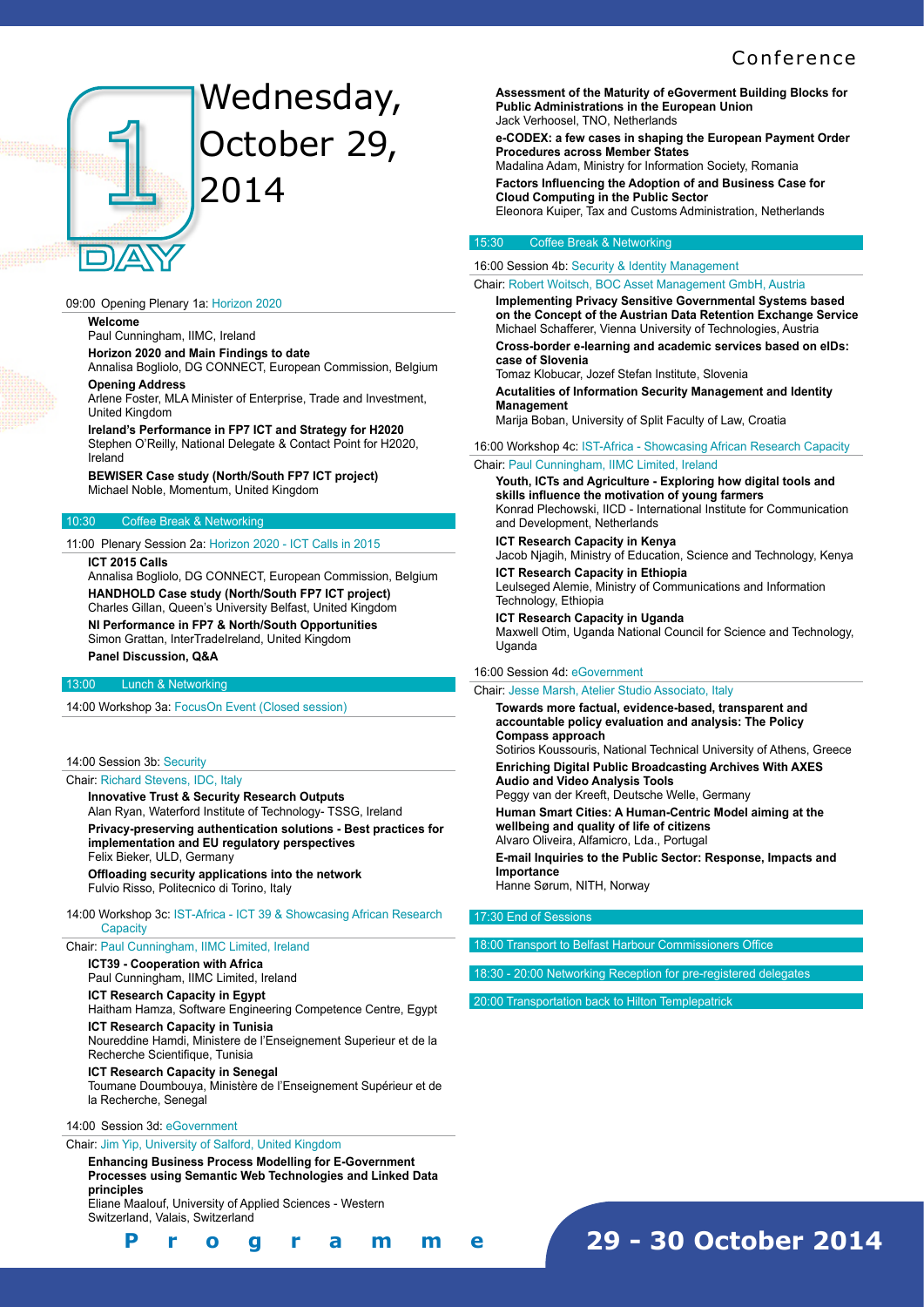# Thursday, October 30, 2014

09:00 Workshop 5a: Applications, Tools and Technology for Conceptual Modelling and Semantics

#### Chair: Robert Woitsch, BOC Asset Management GmbH, Austria

**BPAL: A Tool for Managing Semantically Enriched Conceptual Process Models** 

#### Fabrizio Smith, IASI-CNR, Italy

**Creating and Maintaining a Collaboration Platform via Domain-Specific Reference Modelling**

Emanuele Laurenzi, University of Applied Sciences St. Gallen, **Switzerland** 

**Standards and Semantics to Support Interoperable Software Solutions in the Water Distribution Chain** 

Andreas Abecker, Disy Informationssysteme GmbH, Germany **Semantic QoS Modelling** 

Kyriakos Kritikos, ICS-FORTH, Greece

#### 09:00 Session 5b: eHealth

#### Chair: Suzanne Martin, University of Ulster, United Kingdom

**PatNet: Challenges and Opportunities in the Age of Patient Driven Health Care Systems** 

Nasim Mahmud, University College Dublin, Ireland

**Bridging the End User and Service Provider Gap in the eHealth Domain: A Meta Model Driven Approach** 

Nesat Efendioglu, BOC Asset Management GmbH, Austria **Gathering Evidence that matters: the PALANTE Project Approach to Patient Empowerment Measurement**  Lia Paola Fumagalli, Politecnico di Milano, Italy

**Self-Management of Patients with Severe Arthritis through a Personal Health System: the Turkish Case Study in the PALANTE Project**  Mert Gençtürk, SRDC LTD, Turkey

#### 09:00 Workshop 5c: IST-Africa - Showcasing African Research Capacity

Chair: Paul Cunningham, IIMC Limited, Ireland

#### **ICT Research Capacity in Malawi**

Gift Kadzamira, National Commission for Science & Technology, Malawi

**ICT Research Capacity in Burundi** 

Augustin Nsabiyumva, Ministry of Higher Education and Scientific Research, Burundi

#### **ICT Research Capacity in Cameroon**

Njei Check, National Agency for Information and Communication Technologies, Cameroon

#### **ICT Research Capacity in Mozambique**  Zauria Saifodine, INTIC, Mozambique

**ICT Research Capacity in Namibia**  Ebenhezer Kauhonina, National Commission on Research, Science and Technology, Namibia

09:00 Workshop 5d: Towards the Next Generation Cloud for SMEs and Large Industry

Chair: Maria Tsakali, European Commission, Belgium

#### **Towards Energy aware Scheduling between Federated Data Centres**

#### Michael Gienger, HLRS, Germany

**Optimized Cloud data centre operation supported by simulation**  Sergej Svorobej, Dublin City University , Ireland

**Implementing a "one-stop-shop" providing SMEs with integrated HPC simulation resources using Fortissimo resources**  Wolfgang Ziegler, Fraunhofer Institute SCAI, Germany

**CAMEL and the modeling of Cloud Lifecycles**  Tom Kirkham, STFC, United Kingdom



#### 10:30 Coffee Break & Networking

11:00 Workshop 6a: Applications, Tools and Technology for Conceptual Modelling and Semantics

#### Chair: Fabrizio Smith, IASI-CNR, Italy

**Cooperative Decision Making in Virtual Enterprises: A Modelbased Approach** 

Robert Woitsch, BOC Asset Management GmbH, Austria **Explicitly modelling relationships of risks on business architecture** 

Knut Hinkelmann, University of Applied Sciences Northwestern Switzerland FHNW, Switzerland

**Learn PAd: Modeling for Learning in Public Administrations**  Andrea Polini, University of Camerino, Italy

**Modelling: A Cross Domain Challenge - What is Next?**  Robert Woitsch, BOC Asset Management GmbH, Austria

#### 11:00 Session 6b: eHealth

#### Chair: Kim Davis, Research Council of Norway, Norway

**Assistive technologies for coping at home and increased quality of life for persons with dementia**  Riitta Hellman, Karde AS, Norway

**Self-management pathways for diabetic patients: Early findings of the EMPOWER pilot studies**  Robert Mulrenin, Salzburg Research, Austria

**The challenge of designing and integrating three motivating, sequential apps for optimising birth after c section**  Janine Stockdale, University of Ulster , United Kingdom

**Agile software development requires an agile approach for computer systems validation of clinical trials software products**  Wolfgang Kuchinke, Heinrich-Heine University Düsseldorf, Germany

#### 11:00 Workshop 6c: IST-Africa - Showcasing African Research Capacity

#### Chair: Paul Cunningham, IIMC Limited, Ireland

**ICT Research Capacity in Mauritius**  Dan Faugoo, National Computer Board , Mauritius

**ICT Research Capacity in Lesotho**  Lieketseng Tjokotsi, Department of Science and Technology, Lesotho

**ICT Research Capacity in Swaziland** 

Vumile Dlamini, Ministry of Information Communication Technology, Swaziland

**ICT Research Capacity in South Africa**  Peacemaker Dlamini, Department of Science and Technology, South Africa

#### 11:00 Session 6d: eInfrastructures

#### Chair: Richard Stevens, IDC, Italy

**VeilFS – A New Face of Storage as a Service**  Michal Wrzeszcz, ACC Cyfronet AGH, Poland

**Advancing the Hardware and Software Stack for Real-Time Analytics on Fast Data Streams** 

Charles Gillan, Queen's University Belfast, United Kingdom **Defining the coupling point between smart grid and industrial users to implement a flexible energy and demand side management system** 

Christian Maasem, FIR at RWTH Aachen, Germany

**V&V Assessment Package Instantiation in ICT-based Manufacturing - Experiences from ten industrial use cases**  Outi Kettunen, VTT Technical Research Center of Finland, Finland

**Harnessing Heterogeneous Computational Infrastructures for Studying Metalurgical Rolling Processes**  Jacek Kitowski, Dept. of Computer Science and ACK Cyfronet AGH, Poland

13:30 Session 7a: Business Innovation & Semantics

#### Chair: Peter Stanbridge, Korora Limited, United Kingdom

**A Process-Oriented Performance and Risk Management Workbench**  Wasif Gilani, SAP, United Kingdom

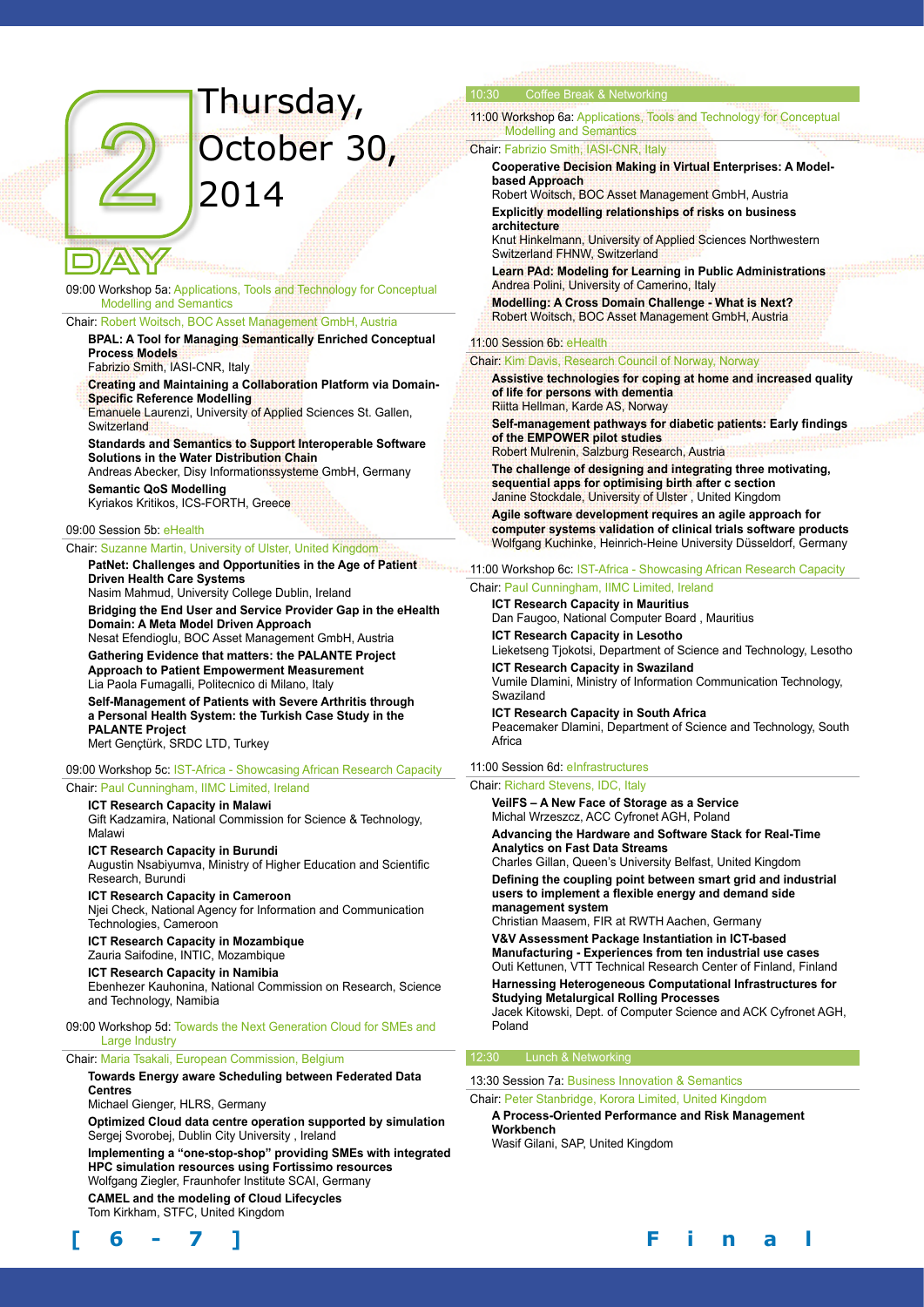#### Conference

**From business model design to the identification of potential business innovation through the creation of shared value: the case of tourism in a region of Switzerland** 

Vincent Grèzes, University of Applied Sciences Western Switzerland / HES-SO Valais, Switzerland

**Fuzzy times on space-time volumes**

Manos Papadakis, Foundation of Research and Technology - Hellas (FORTH), Greece

#### 13:30 Session 7b: eHealth & eInclusion

Chair: Sue Pendell, Colorado State University, United States **Reliability-aware Marketplace for Food Services** 

Lina Barakat, Kings' College London, United Kingdom

**A Brain Computer Interface for eInclusion and eHealth** 

Jean Daly, Cedar Foundation, United Kingdom

**DigiPlace4All – Capturing the requirements for an online peer support community to help people with disabilities develop digital skills** 

Mark Magennis, NCBI Services, Ireland

#### 13:30 Session 7c: Technology-enhanced Learning

#### Chair: Kim Davis, Research Council of Norway, Norway

**Step-by-step approach: The integration of ICT in the classroom in rural African schools** 

Martine Koopman, IICD, Netherlands

**Open, collaborative innovation in the context of OER**  Munir Abbasi, Brunel University, United Kingdom

**Enhancing Creativity and Innovation in Workplaces: A Living Lab Approach** 

Maurizio Megliola, Piksel Spa, Italy

**A Model-Driven Data Marshalling Approach for Capturing Learning Activities in Heterogeneous Environments**  Wilfrid Utz, BOC Asset Management GmbH, Austria

**Approaches to the Use of Sensor Data to Improve Classroom Experience** 

Samia Oussena, University of West London, United Kingdom

13:30 Workshop 7d: Making (Linked) Open Data Available for Business

Chair:

**[ 6 - 7 ] F i n a l P r o g r a m m e**

**Framing the Issue, Looking Ahead** 

Francesco Molinari, Alfamicro, Italy

**State of the Art in Open Data Infrastructure for Public Sector Information** 

Spiros Mouzakitis, National Technical University of Athens, Greece **Open Data Commons for European Citizens** 

Jesse Marsh, Atelier Studio Associato, Italy

**Business Value Creation from Linked Data Analytics: The LinDA Approach** 

Anastasios Zafeiropoulos, UBITECH Research, Greece

#### 15:00 Coffee Break & Networking

#### 15:30 Session 8a: Mobile & Mobility Applications

Chair: Ken McHugh, ICatalyst Pte. Ltd., Singapore

**SUPERHUB Approach on Exploiting Mobility Patterns for Smart Urban Applications** 

Mohamed Alrefaie, CREATE-NET, Italy

**Development of a Mobile Application for Customer Data Capture: A Case of Cooperative Insurance Company Limited**  Daizy Chebet, CIC Insurance Group Ltd, Kenya

**mTourism Multilingual Integrated Solution: A case study "EgyptTravel"** 

Wafaa El-Kassas, CULTNAT, Egypt

**Mobile and social technologies in marketing campaigns in Poland - research study** 

Lukasz Lysik, Uniwersytet Ekonomiczny we Wrocławiu, Poland

15:30 Session 8b: Collaborative Open Innovation & Societal Implications of Technologies

Chair: Peter Stanbridge, Korora Limited, United Kingdom

#### **Best practices for validating research software prototypes - MARKOS case study**

Alicja Laskowska, Poznań Supercomputing and Networking Center, Poland

**An Approach to Monitoring the Long-term Impact Creation Activities in EU Research Projects**

Kim Jansson, VTT Technical Research Centre of Finland, Finland **Developing innovative ideas from citizens: A transactive memory perspective**

Alvaro Fernández Del Carpio, Universidad La Salle, Peru

**A Technology Transfer Approach for Stimulating Innovation of SMEs in Egypt** Haitham Hamza, Software Engineering Competence Centre, Egypt

15:30 Session 8c: Technology-enhanced Learning

Chair: Andreas Abecker, Disy Informationssysteme GmbH, Germany

**Technology Enhanced Learning - The Pedagogical and Learning Impact of Video Capturing University Level Programming Lectures** 

Aidan McGowan, Queens University Belfast, United Kingdom **Vicilogic: Online Learning and Prototyping Platform for Digital Logic and Computer Architecture** 

Fearghal Morgan, National University of Ireland, Galway, Ireland **PIA – Practical Support for Everyday Life Results of the User Tests** 

Anna Zirk, Berlin Institute for Social Research, Germany **Impact of Cloud Computing in Irish Institutes of Higher Education** 

Áine Mitchell, Sligo Institute of Technology, Ireland

15:30 Workshop 8d: Making (Linked) Open Data Available for Business

Chair:

**Overview of the LinDA infrastructure**  Sotirios Koussouris, National Technical University of Athens, Greece **Linked Open Data for EU SMEs – the case of Media Industry**  Cinzia Rubattino, PIKSEL SPA, Italy

**Linked Open Data for EU SMEs – the case of Business Analytics**  Anastasios Zafeiropoulos, UBITECH Research, Greece

17:00 Closing Plenary 9a

**FI-PPP Phase 3 Opportunities**  Richard Stevens, FI-IMPACT / IDC, Italy **Outputs from Workshop Sessions** 

**The Programme is subject to change. This Programme is accruate as at 17 October 2014.**

### **29 - 30 October 2014**